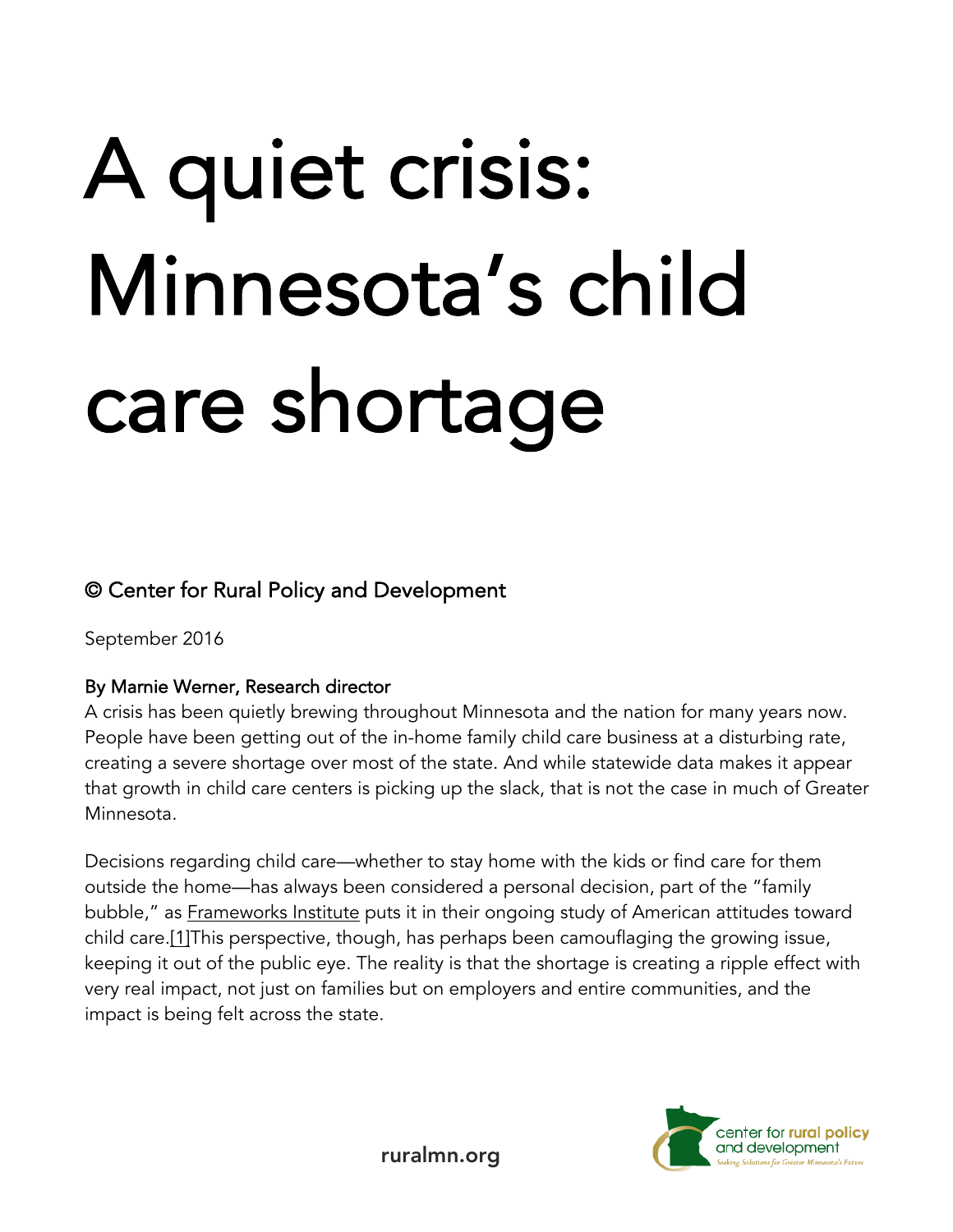

Digging down through the data uncovers the complexity of the issue:

- The U.S. Census Bureau estimates that in 2014, 74% of Minnesota households with children under age 6 had all parents in the workforce, third highest in the nation behind Iowa and South Dakota at 75%.
- The change in the number of children age 0-4 between 2000 and 2015 varies from county to county, but thepercentage of the total population they represent in each county has stayed remarkably steady, around 5% to 7%. In each county, that percentage barely changed over time, varying between a 2-percentage-point drop and a 1-percentage point increase. Only in Mahnomen County did the under-5 group increase by more than 1 percentage point, going from 7% of the population in 2000 to 10% in 2015.[2]
- Between 2006 and 2015, the number of licensed in-home family child care providers decreased by more than one quarter (27%) across the state. In terms of capacity—the total number of children providers are licensed to care for—that translates to a loss of approximately 36,500 spaces.[3]
- Over those same ten years, the number of child care centers increased by 8% statewide and their capacity grew by 27%, enough to fill about two thirds of the gap left by in-home providers exiting the business.

However, that statewide figure masks a huge divergence:

• Most of the growth in center-based care in the last ten years occurred in the Twin Cities seven-county area. Center-based care capacity in the Twin Cities increased by 31%, or 19,400 spaces, more than enough to make up for the 16,000 in-home care spaces lost. In Greater Minnesota, center-based capacity increased by only 18%, or 5,039 spaces; in-home family child care capacity, in fact, decreased by 20,400 spaces for a net loss of more than 15,000 spaces.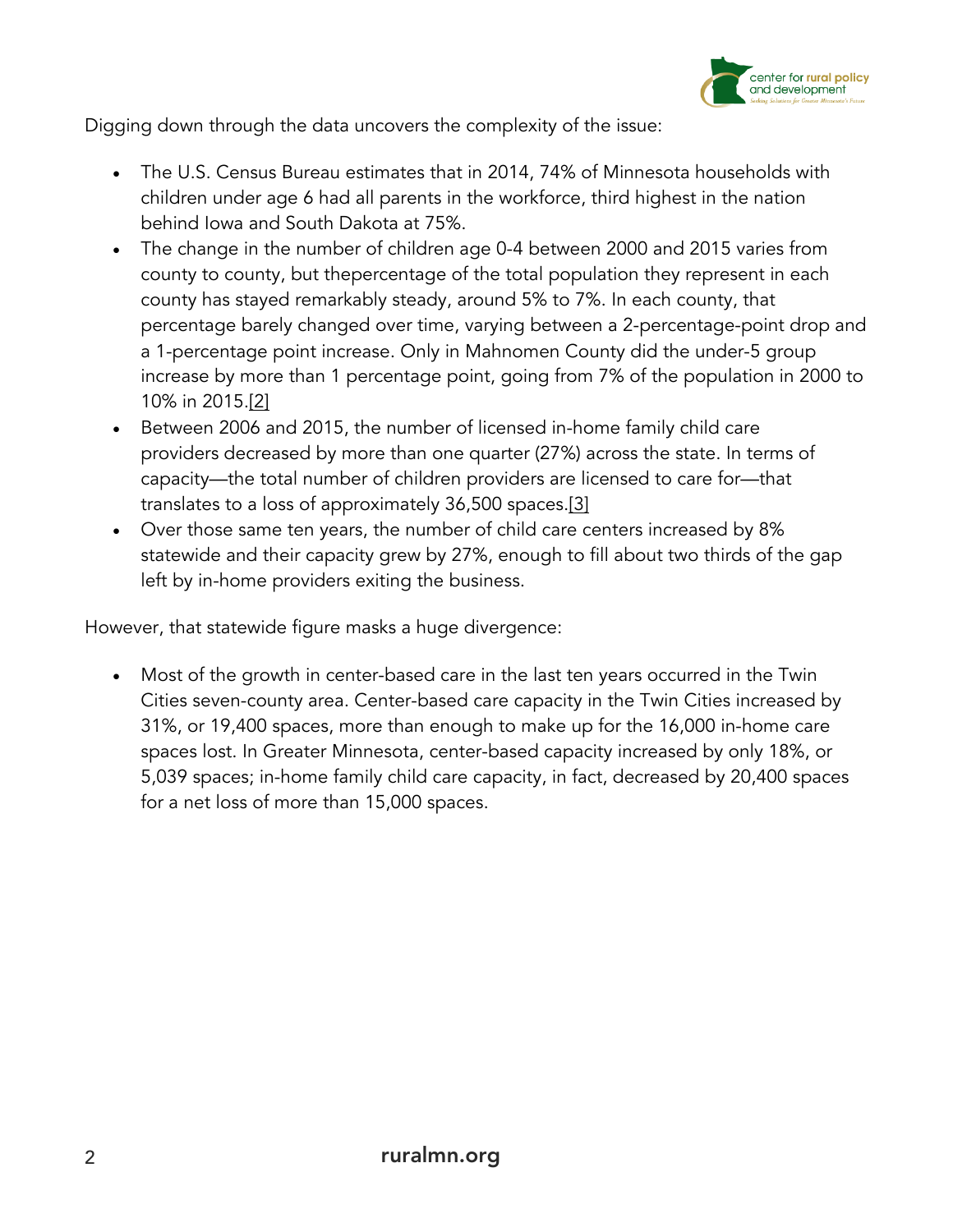



The change in the number of licensed child care providers between 2006 and 2015 and the capacity they represent (MN Dept. of Human Services).

|                    | <b>FCC</b> | CCC    | Net change |
|--------------------|------------|--------|------------|
| <b>Greater MN</b>  | $-20,416$  | 5,039  | $-15,377$  |
| <b>Twin Cities</b> | $-16,125$  | 19,409 | $+3,284$   |

Capacity: The change in the number of spaces in in-home family child care (FCC) and centerbased child care (CCC) between 2006 and 2015 (MN Dept. of Human Services).

• Even with the growth trend in child care centers, every region of the state still shows a shortfall between the number of children potentially needing child care and the number of spaces available.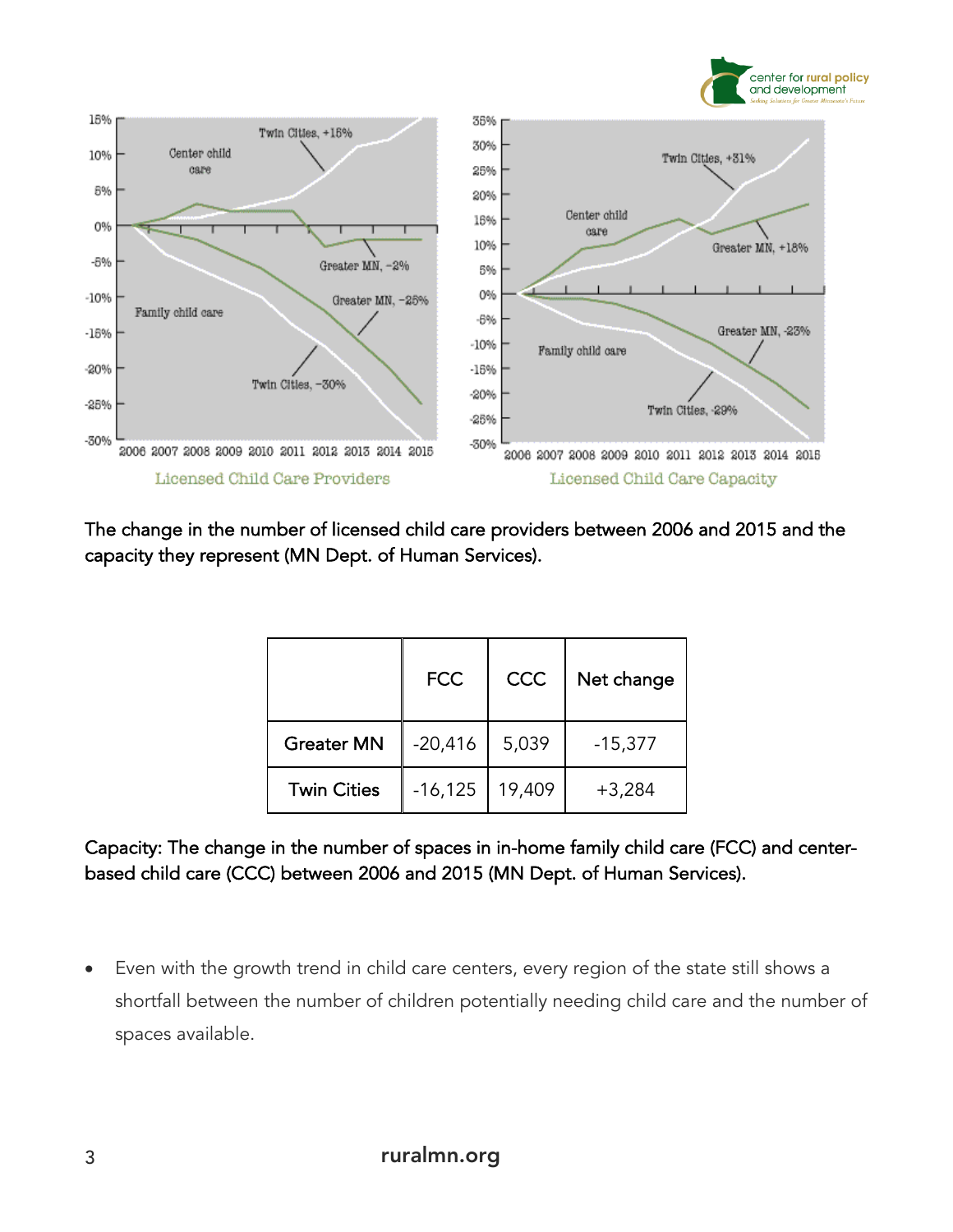



Looking past the data reveals a situation affecting family incomes and business productivity everywhere in the state.

- Infants are by far the most difficult age group to find care for. The supply of infant care spots is now squeezed to a point where it is not unusual for families expecting babies to contact dozens of providers only to come up empty or be put on waiting lists of several months to a couple years. This has serious implications for women who would like to go back to work after the birth of their child.
- Low-income families and single-parent families are particularly hard hit. Low-income parents are more likely to not have paid leave, while single parents have no second parent to share care with or second income to fall back on if something happens to their child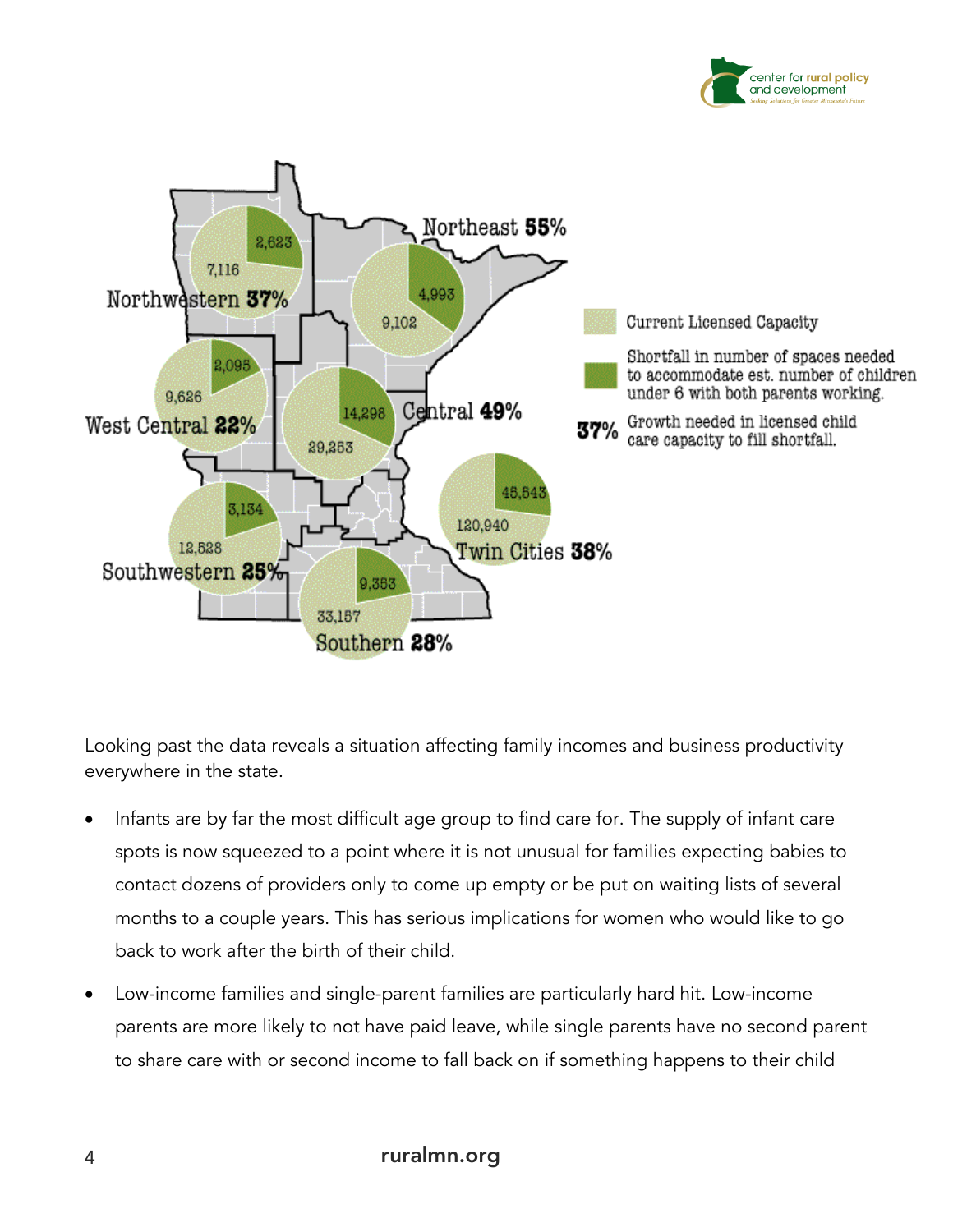

care. The loss of child care can mean the loss of a job, thus hurting the family further financially.

- Parents of children with special needs and parents who work non-traditional shifts have almost no choices for licensed child care.
- Most of Minnesota is facing an unprecedented shortage in skilled labor. Employers are working hard to find talent, but recruits are turning down jobs in places where quality child care is unavailable or unaffordable.
- In rural areas it's not unheard of for a parent to drive upwards of 40 miles round trip, from home to another community to drop their child off with a provider, then to another community for work. It's also not unusual to have children from one family at multiple locations.

# Losing child care: the ripple effect

The mass exodus of in-home family child care providers from the business is alarming, but the reasons are understandable: providers can't make a living at it. Salaries and wages in child care are a huge deterrent for would-be providers, especially when they have student loans to pay off and the job offers few to no benefits, says Nancy Jost, an early childhood specialist at West Central Initiative in Fergus Falls.

"They can't make a living wage at it, so they don't go into it," Jost says.

More than 85% of child care workers would be considered low-wage workers, making less than \$20,000 annually, says a 2014 article from the Minnesota Department of Employment and Economic Development.<sup>[4]</sup> Thefederal poverty line for a family of three that year was \$19,890.[5]

Considering the level of education many providers have, they are still woefully underpaid, says a 2015 report from the National Academy of Sciences on the child care workforce.<sup>[6]</sup> It's no wonder that many women holding an early childhood education license will quit child care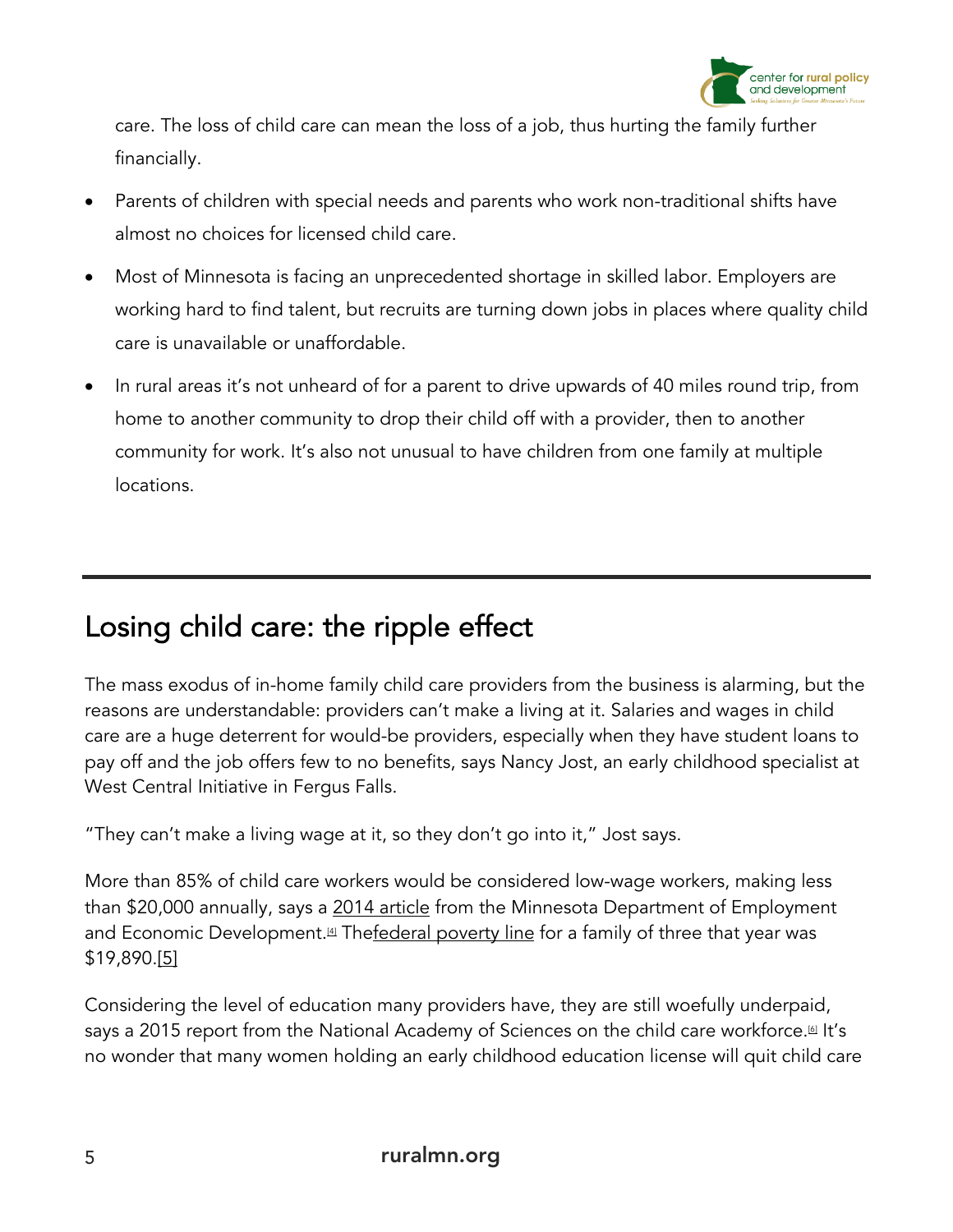

and move into K-12 teaching positions as soon as the opportunity arises, says Jost. (And according to a 2011 report by the Minnesota Department of Human Services on the child care workforce, virtually all child care providers in Minnesota are women.<sup>[2]</sup>)

In areas like Thief River Falls, where companies are offering \$16 an hour and full benefits and are still begging for employees, child care providers find it hard to resist switching careers, says Vicky Grove, child care specialist at the Northwest Minnesota Foundation.

Each provider leaving the profession, however, creates a ripple effect. "One employer told me, when she hires a woman, she really hopes that woman wasn't a child care provider, because if she was, [the employer] can expect calls from eight employees telling her they just lost their child care," Grove says.

The solution may seem to be to pick up some of the slack through proposed pre-kindergarten programs, but taking four-year-olds into the public school system could put even more financial pressure on licensed child care providers.

As a general rule, among newborn to five-year-olds, infants are the most expensive to care for mostly because they require the highest staff-to-child ratio. Providers break even on toddlers and make a profit on preschoolers so they can lose money on infants, says Heidi Hagel Braid of First Children's Finance, a Twin Cities-based nonprofit that helps child care providers learn how to run their in-home family child care like a business. Removing four-year-olds from the pool would simply worsen the situation.

The child care shortage hits families first. Jodi Maertens, a program officer focusing on child care at the Southwest Initiative Foundation in Hutchinson, knows this firsthand. Maertens was caught without care for her 11-month-old this summer when her child care provider made the decision to go back to school. Maertens found another provider who could take her child in September, so Maertens and her husband took days off and arranged babysitters to cover the month in between.

Maertens counts herself lucky, though, that it was only a month. For single parents with no one to fall back on or those who can't get child care on a regular basis, like people working non-traditional shifts, it would be like this all the time.

"This is only my second week at it [without child care], and I've already fallen behind at work," she says. "Every morning, it's like, what's the plan for today?"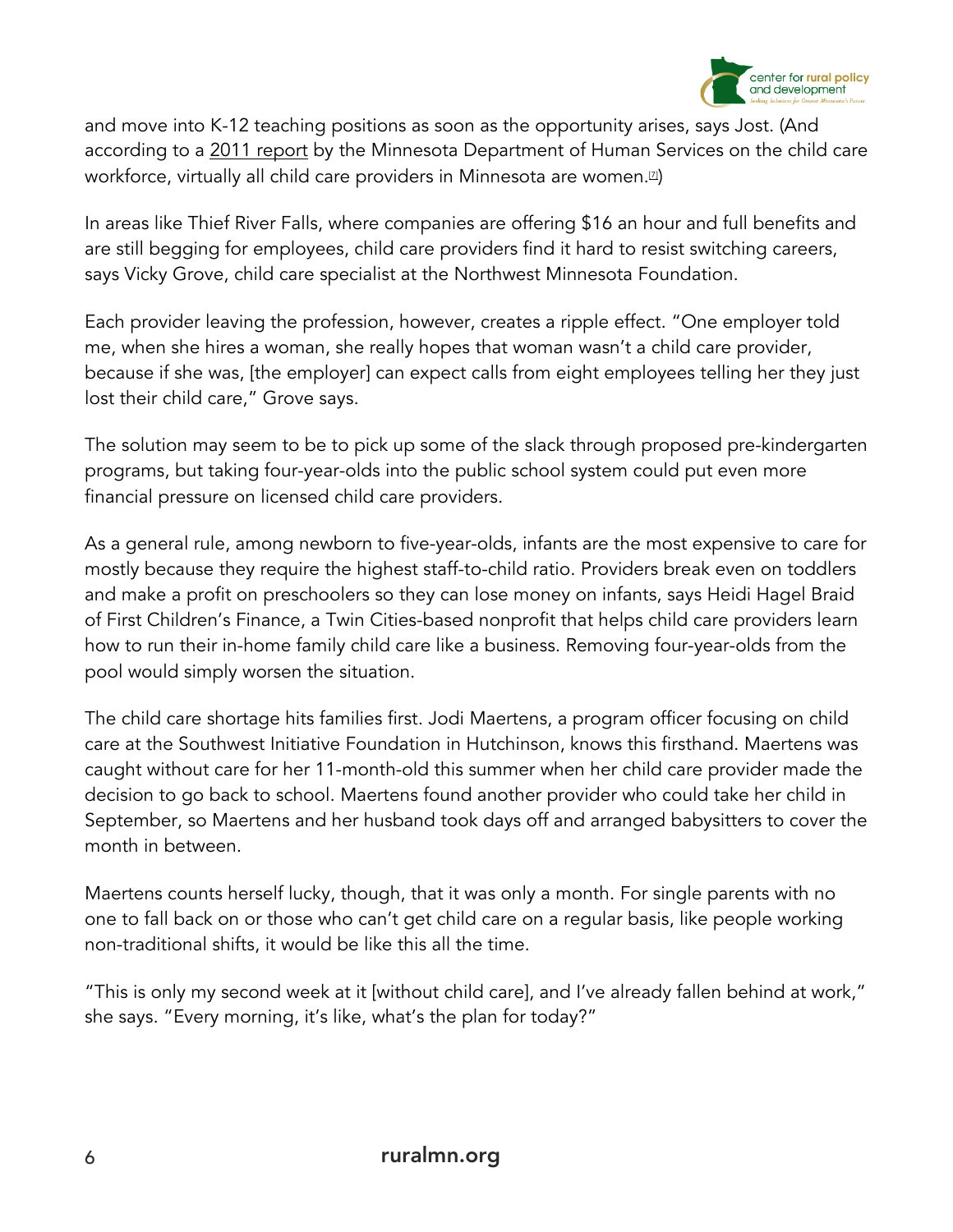

Child care represents a significant cost in most families' budgets, according to Child Care Aware of America. Those costs compete with other necessities like housing and food. Comparing median household incomes to average child care rates by county,<sup>81</sup> an average annual child care bill can represent anywhere from 10% to 17% of that county's median household income. Center-based care tends to be even more expensive, ranging from 10% of median household income in Renville County to 27% in Hennepin County. The Minnesota Department of Employment and Economic Development's Cost of Living tool shows how child care factors in with other household expenses.[9] Child care or lack of it can dictate many things, like whether a parent can accept a job offer and which one, whether they can work at all, where they live, and how far they commute.

The Minnesota Department of Human Services staff is tracking the child care shortage, interpreting the data they have to better understand the situation. But while they collect data from providers, they lack solid data on the family side, says Deb Swenson-Klatt, manager for the child development services division of DHS, which leaves them constrained in their ability to help find solutions.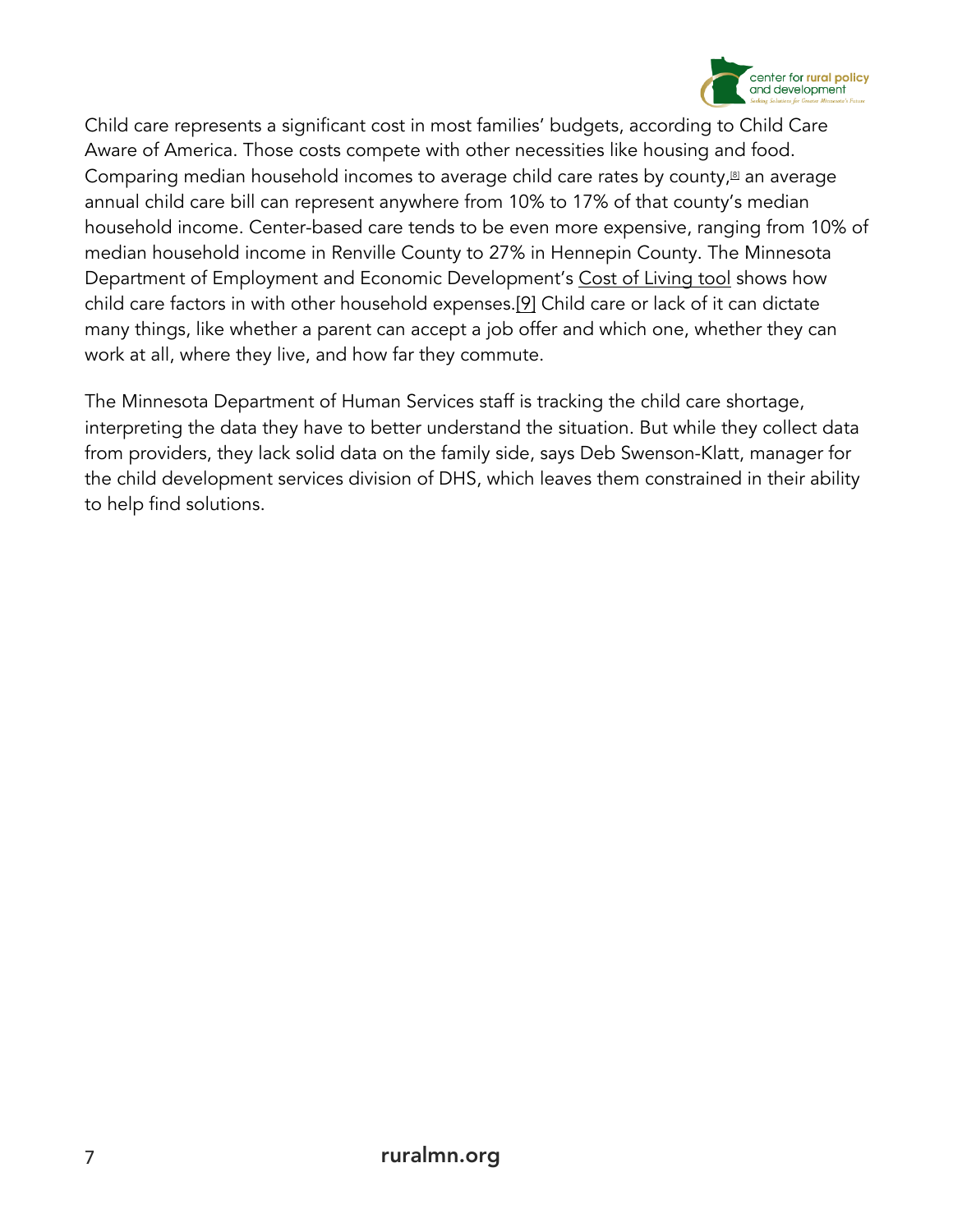

# Certain groups are especially hard hit

Low-income families, in particular single-parent families, struggle with child care. "They don't have as much stability with their options," says Tammy Filippi, early childhood specialist with the Initiative Foundation in Little Falls. The cost of child care eats up a larger percentage of their income (see table), limiting where parents can take their children, but in small towns with few providers, they may have little choice. The table below shows the difference in impact child care has on different levels of household income.

| Statewide                                                                          |          | Family child care | Accredited<br>child care<br>center |  |  |
|------------------------------------------------------------------------------------|----------|-------------------|------------------------------------|--|--|
| Average annual cost                                                                |          | \$8,033           | \$17,442                           |  |  |
| Median income, married couple                                                      | \$96,364 | 8%                | 18%                                |  |  |
| Median income, single mother                                                       | \$27,075 | 30%               | 64%                                |  |  |
| Median income, single father                                                       | \$41,283 | 19%               | 42%                                |  |  |
| Income data: U.S. Census 2014 estimates; Child care cost data: Child Care Aware of |          |                   |                                    |  |  |

*America, Minnesota 2015 fact sheet.*

Low-income parents are also more likely to work multiple jobs and non-traditional shifts, for which child care is virtually non-existent. At that point, parents must turn to what's known as FFN, their family, friends and neighbors.

The state's Child Care Assistance Program (CCAP) helps low-income families pay for child care. Payments are made directly to providers on behalf of families. The problem is that program payments often don't cover a provider's full costs, says Barb Wagner, executive director of the Minnesota Licensed Family Child Care Association, Inc. Families are supposed to pay the difference, but they can't always, or won't. The provider is left trying to collect or taking a loss.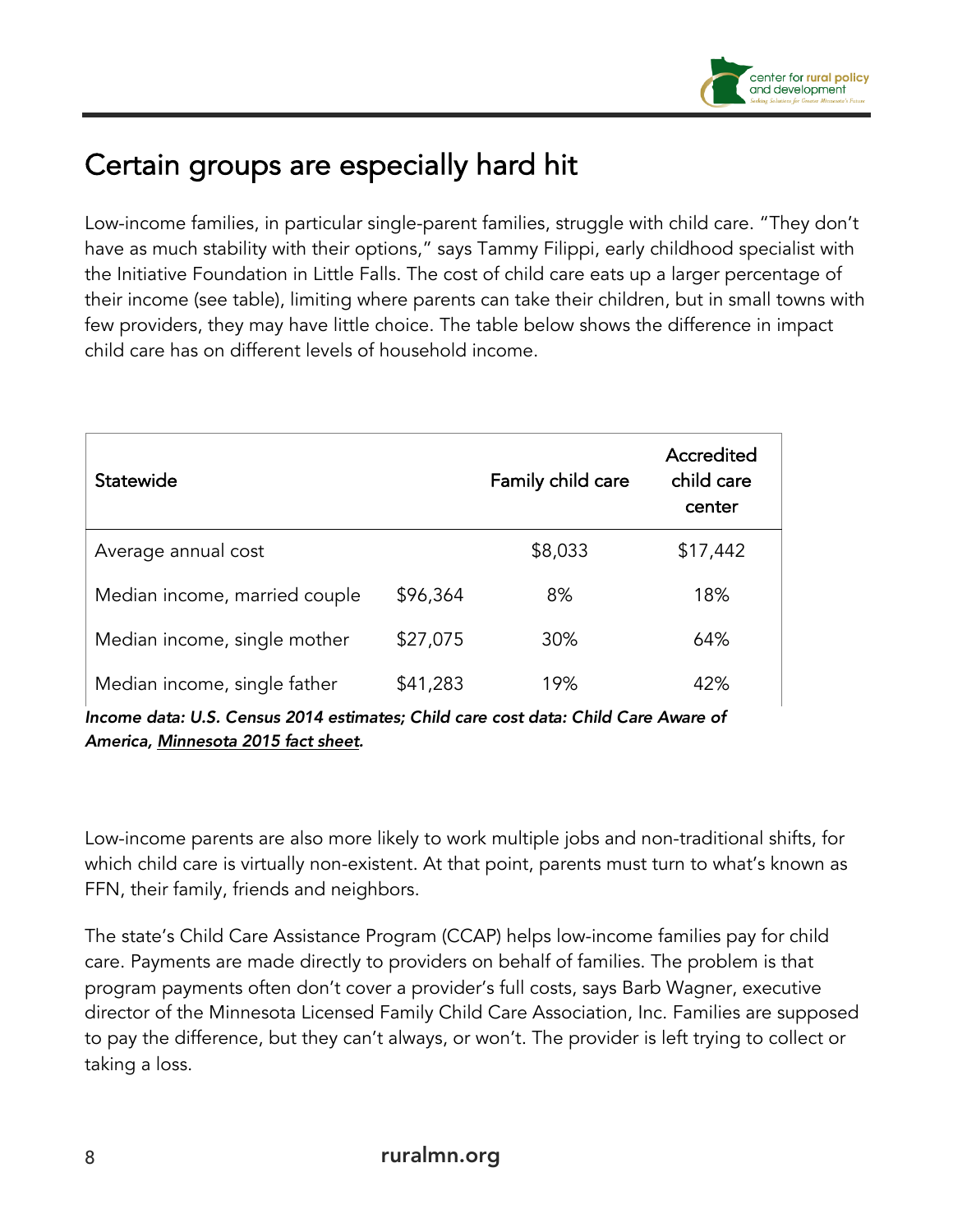



#### The percentage of different groups saying they feel they have to take whatever form of child care they can get (MN Dept. of Human Services, "Child Care Use in Minnesota: Report of the 2009 Statewide Household Child Care Survey.").

Another group struggling with child care are families of children with special needs, who often require specialized services and extra attention.

"We hear from providers about this the most," says Hagel Braid. Providers are seeking resources and training, especially anything that would strengthen the connection between child care and the special education resources of local school districts.

Different cultural groups look at child care differently as well. A 2009 survey by the Minnesota Department of Human Services found that nearly 60% of people of color said child care provided by a family member was "very important," compared to 29% of all households.[10] Among immigrant families, mothers are more likely to stay home with the children, but when they do need child care, they look to family, friends and neighbors who understand their culture and language, says Hagel Braid.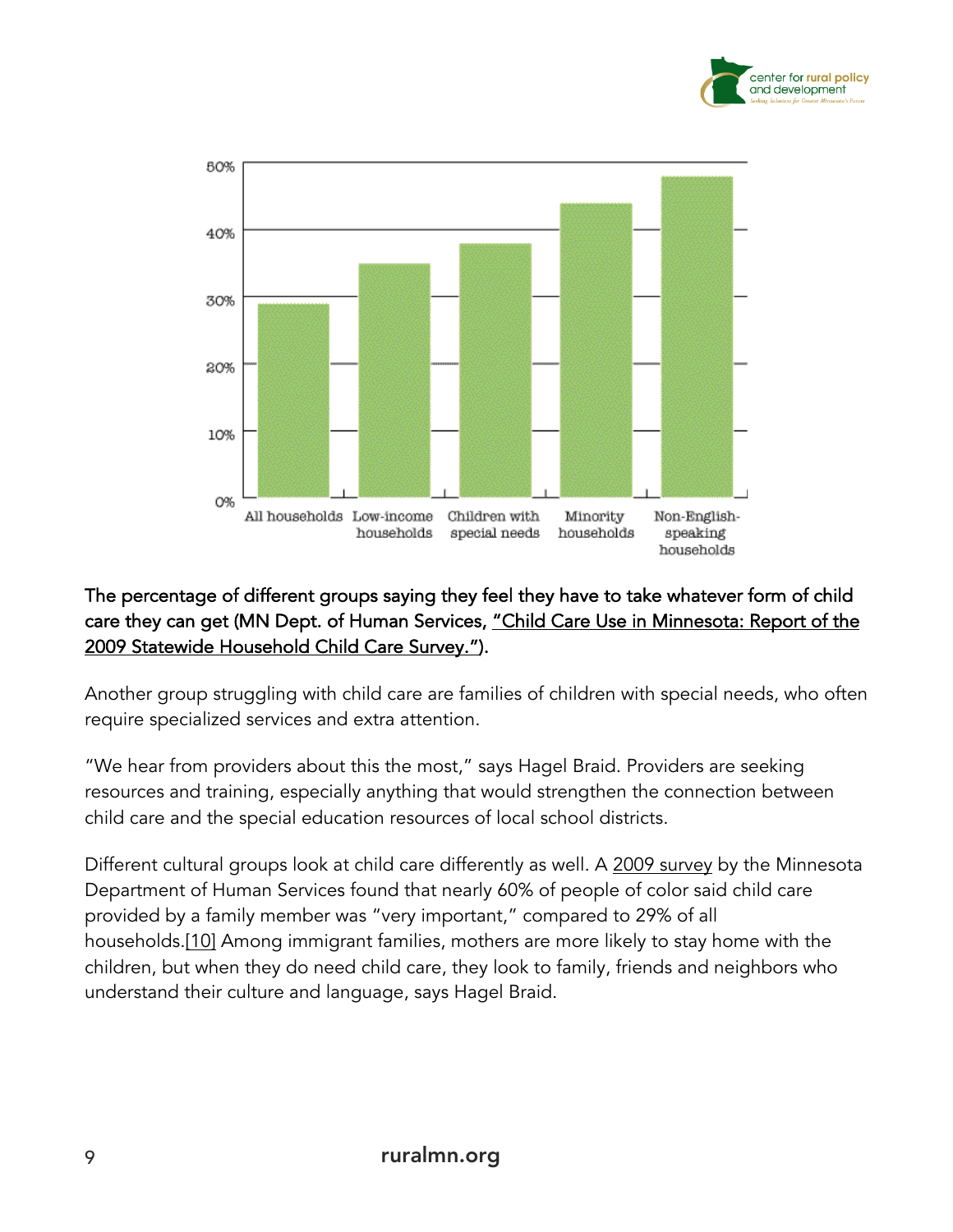

There aren't many bilingual child care programs yet, but communities are changing. Greater Minnesota's many cities with large pockets of immigrants "should be positioning themselves to be vibrant communities," Hagel Braid says.

# "In the business of building brains…"

"As a society, we tend to overlook how children are being cared for in their first five years," says Lynn Haglin, vice president of the Northland Foundation in Duluth and director of the foundation's KIDS PLUS program.

Frameworks Institute's research on Americans' attitudes toward and understanding of early child development[11] found that we tend to look at children's brains as little empty vessels to be filled up with information. Instead, it's more like our brains at that age are being wired by our experiences, environment and relationships. From birth to age three, a baby's brain makes up to 700 neuron connections a minute.[12] How they are wired early on will determine how a child progresses intellectually and emotionally the rest of his or her life.

With a shortage of child care or affordable child care, the fear among early childhood education professionals is that parents will be forced to turn to cheaper, lower-quality alternatives. Now with a shortage of providers, we need to make sure that what's being offered out there is quality care, Haglin says.

Low-quality child care looks like groups of babies sitting in car seats all day and toddlers plopped in front of TVs for hours, day in and day out, says Haglin.

This type of supervision does nothing for a child's brain development, which does nothing to prepare them for becoming adults, says Hagel Braid.

"They are the future workforce. Birth to five is the most important period for social and emotional development, and social and emotional development is what makes them good employees down the road," Hagel Braid says.

Children receiving high-quality care, whether at home or from a provider, are far more likely to show up for kindergarten ready to learn. "If they're not ready, it starts an achievement gap that's incredibly hard to close later on," says Hagel Braid.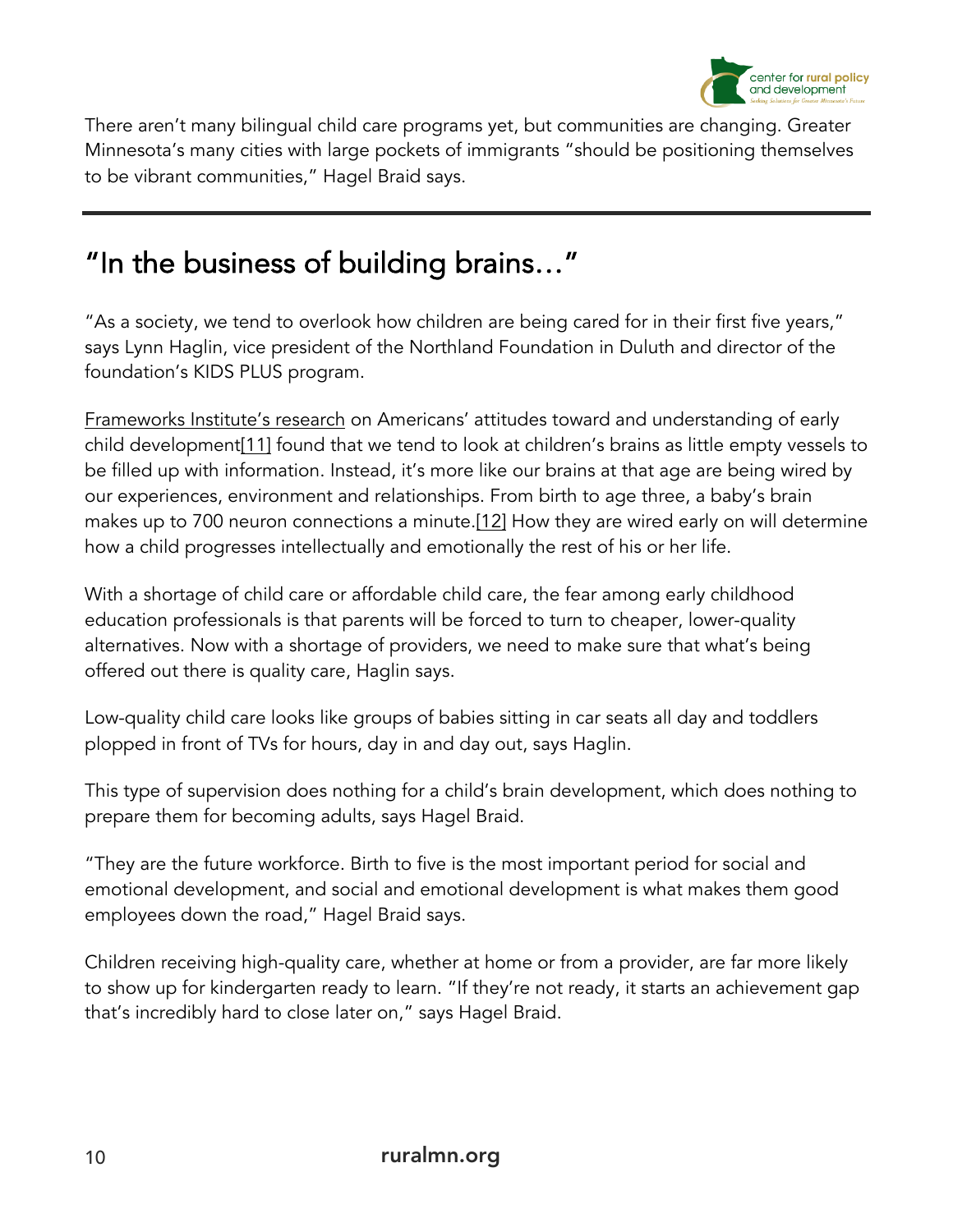

What makes providing child care hard, she says, is that "child care providers are in charge of building brains, and they're doing that without help or support because they're privately owned businesses providing a public service."

According to Haglin, however, being a licensed child care provider does not guarantee quality care.

"Licensing is only about basic safety, but parents think it's about quality," Haglin says. While licensors visit homes once a year to do important safety checks, they are not involved in curriculum or what children are doing all day.

To add that element of screening for quality, the state Department of Human Services and private partners introduced the Parent Aware Quality Rating and Improvement System to Minnesota in 2007 to help families locate quality child care and early education and to help providers improve their skills and knowledge. Parent Aware Star Ratings and other education services give parents tools and information to find quality programs. Higher Star Ratings indicate that providers are trained in best practices that prepare children for kindergarten. Local Child Care Aware agencies help providers participate in Parent Aware training.

The star rating system has been very helpful for providers, says Haglin, giving them new tools and strategies, and it can be a big morale booster for professionals who often feel undervalued. "They feel reinvigorated," Haglin says.

## The disconnect between expenses and income

The primary problem for child care providers, whether they offer in-home care or centerbased care, is a fundamental gap between what it costs to run a child care program and what parents are willing or able to pay.

Ideally, a business owner sells a service or product at a price that covers the cost of producing that item, plus a little profit. At the same time, though, they can only charge a price the market will bear or else the market won't buy. In the current market failure situation of child care, providers would charge rates that allow them to at least cover their costs, but many parents find it difficult to pay that much, especially in rural areas.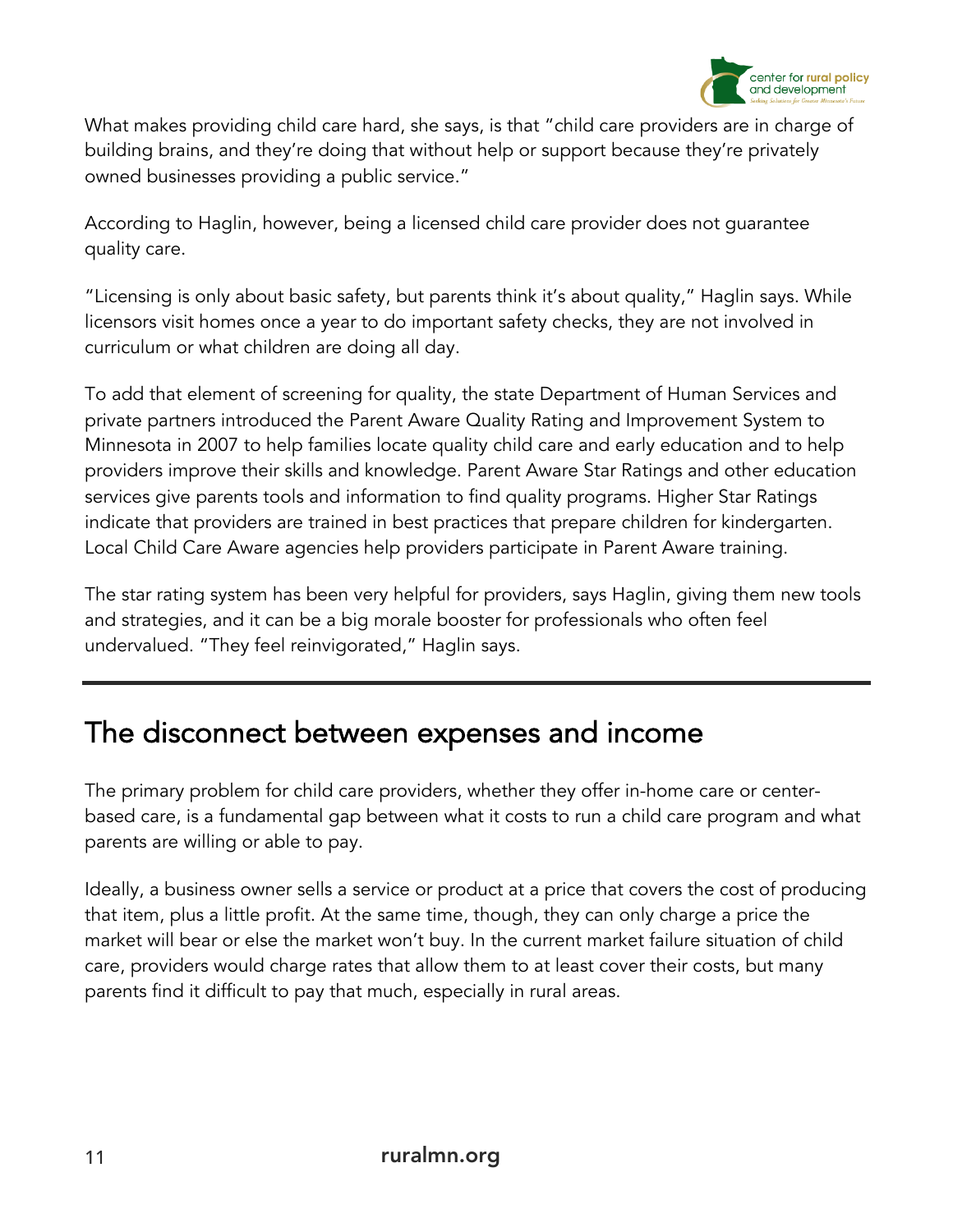

In some Twin Cities suburbs, where incomes are higher and children are plentiful, providers can make a reasonable income, says Barb Wagner. They can charge what they need to, and if a family can't afford it, another family is willing to take—and pay for—that spot.

In rural areas, it is tougher for a provider to push that price up, Wagner says. Median household incomes are lower in rural areas (sometimes much lower), but the cost of providing child care isn't necessarily lower.

For family child care providers, the largest portion of expenses, at 30%, goes toward facility costs such as home, phone, and utilities, says Hagel Braid. Another 22% goes toward administration costs such as licensing, training, supplies, curriculum, or accounting services. For child care centers, 70% of the cost of operation is in staff. Facility expenses take up another 20%; food, 5%; and everything else, another 5%.

# Expense and frustration

Regulations keep children safe and hold providers accountable, but at hearings held by the Minnesota House Select Committee on Affordable Child Care in early 2016, providers repeatedly mentioned how regulations have become difficult to follow.[13]

"Child care is a highly regulated industry, and it should be," says Hagel Braid, "but that comes with a price."

In 2013, the Minnesota Legislature increased the number of annual training hours required for licensed providers from 8 to 16. This wasn't an arbitrary decision. According to Minnesota DHS, "Minnesota's focus on health and safety trainings is consistent with new training requirements being enacted throughout the country and federally." New federal regulations require states to enact laws requiring licensed providers and providers who receive child care assistance payments to be trained in ten health and safety topics.

That's a good thing, says Sherry Tiegs, who has over 30 years' experience in child care and early childhood education in Morris. "It keeps providers up to date on the latest statistics and education in early childhood education and child development."

For rural providers, however, getting in their required training can be a challenge. Rural Minnesota has a shortage of approved trainers, says Tiegs, who is an approved trainer herself. For providers, attending training can mean additional expense in gas and an overnight stay,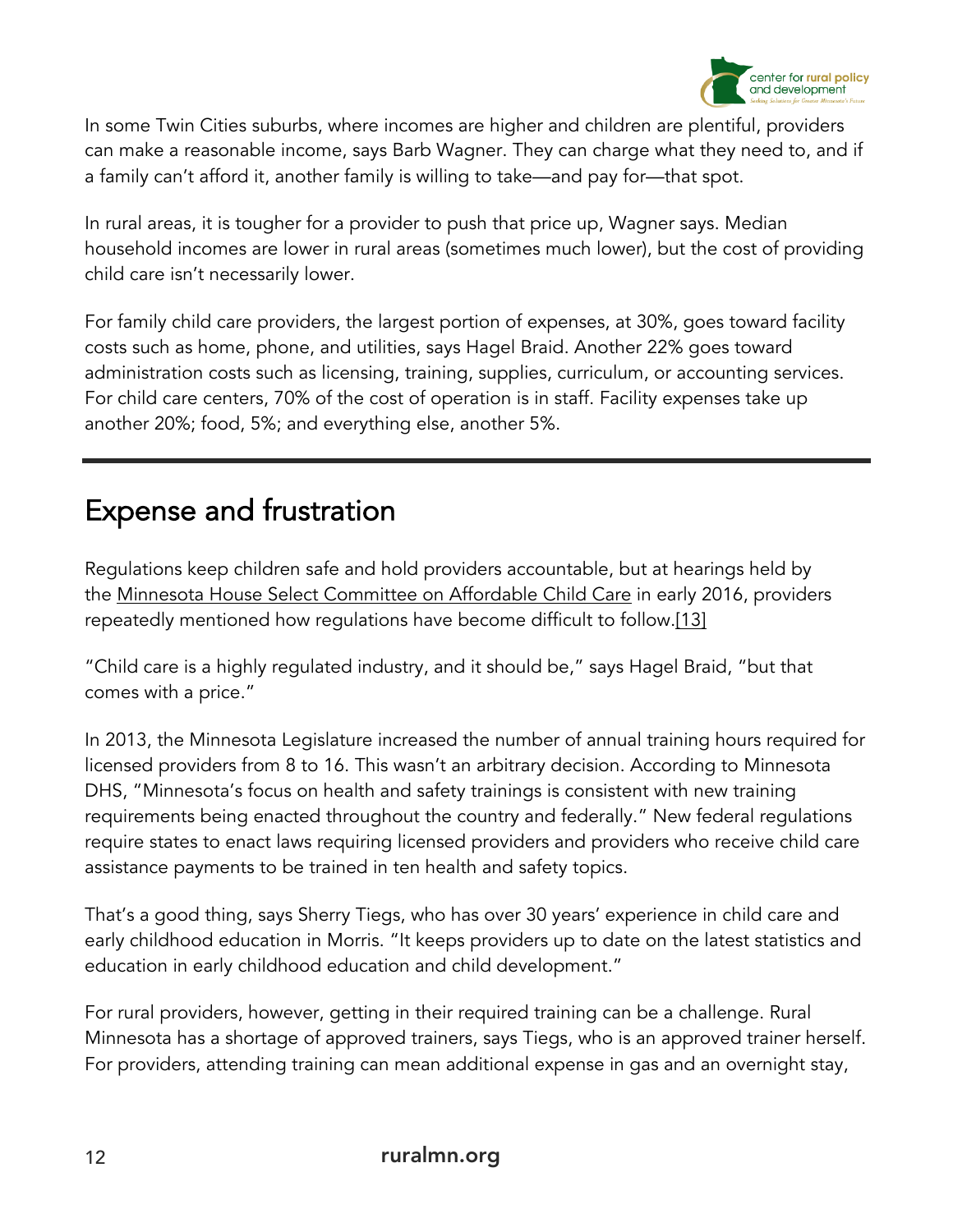

and possibly closing for a day or two. Training sessions are also cancelled due to low numbers, which puts providers at risk of not getting in their required hours to stay licensed. Rural providers can take their classes online, but Internet access can also be an issue, say Tiegs.

Regulations also carefully control the number of children a family child care business can care for. They can be licensed for no more than ten children, and of those, no more than six can be under school age. Also, no more than three can be infants and/or toddlers, and of those, no more than two can be infants (less than 12 months old).[14] Keeping groups small is good, but it does inherently limit a provider's income, which may be one reason why child care centers have been on the upswing. They have a staff, can handle larger numbers of children while reducing per-child overhead, and the owner can take days off without having to close down.

Child care centers aren't easy to open in rural communities, though. Centers account for only 33% of child care capacity in Greater Minnesota and 67% in the Twin Cities. The cost of starting up and maintaining a center can be considerable, and smaller communities may not have the number of children needed to cover those costs. Expenses include staff, which are becoming increasingly hard to recruit, renting or purchasing space, and ongoing upkeep. Serving food at a center requires a restaurant-grade kitchen.

"It's not just about opening a center but maintaining it," Jost says.

Paperwork plays a role in the frustration as well. "Care for infants is especially at risk as the regulations have become so strict, providers are simply afraid to care for infants," says Wagner of the Minnesota Licensed Family Child Care Association Inc.

Providers must collect intake forms, medical forms, immunization forms and more to accept children into their programs and keep track of crib checks and equipment checks.

"There are some providers that have chosen not to participate in the [Child and Adult Care Food Program], because they feel that for the amount of paperwork they do, the reimbursement they get is not worth the hassle," says Wagner.

Inconsistency among county licensors is also a major headache, according to providers testifying before the House Committee on Affordable Child Care. County licensors, who enforce state regulations, are providers' first and closest point of contact with the state, but licensors can have widely differing interpretations of those regulations, often catching providers by surprise.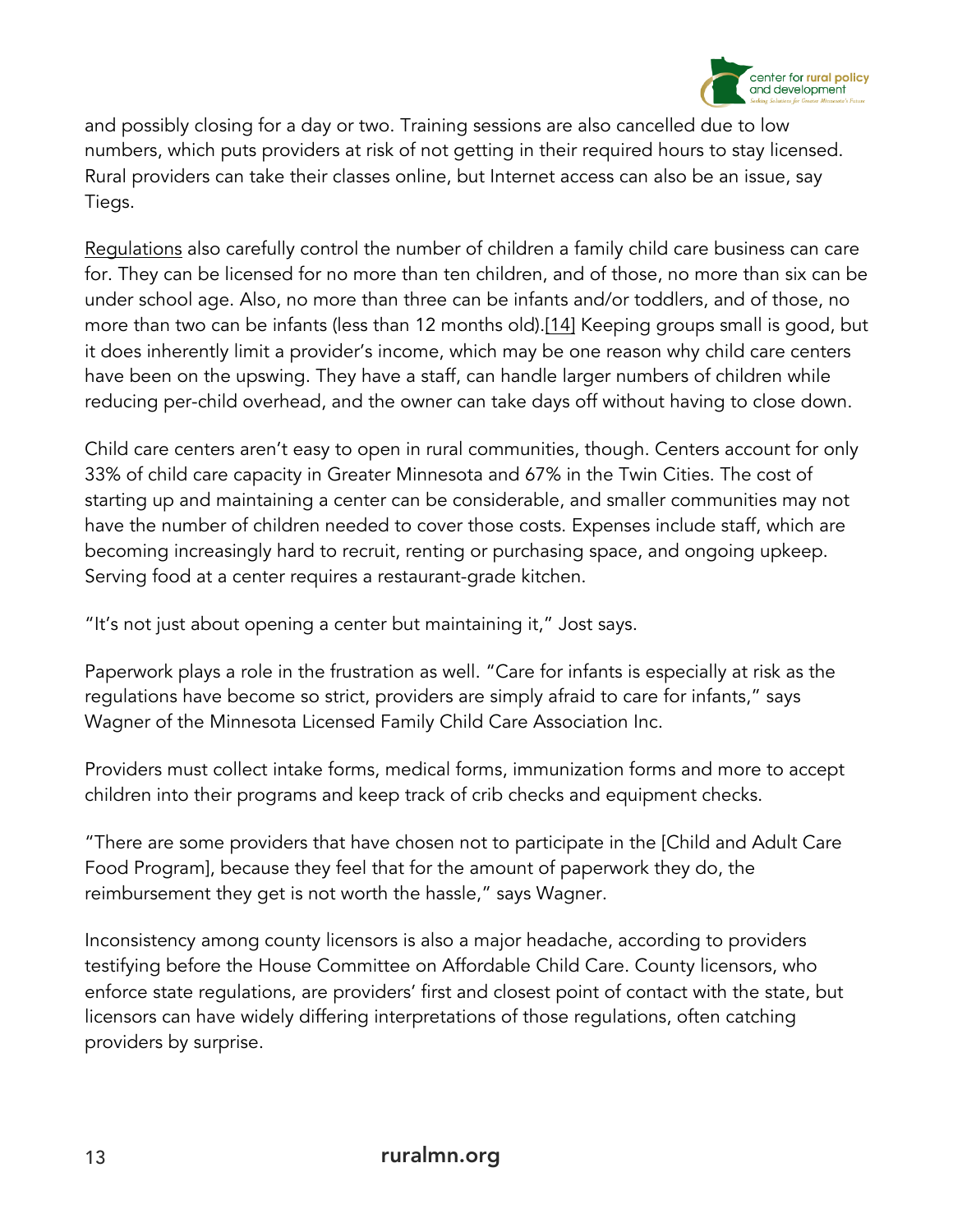

"It has left many providers afraid to be in the business," says Wagner.

Regulations are created by the state legislature but enforced by the Minnesota Department of Human Services. The department also supports delivery of much of the training available to providers in Minnesota through grants to organizations like First Children's Finance and Child Care Aware agencies, but the programs need to be made more visible says DHS's Swenson-Klatt. "We need to ensure [programs] are offered in the communities that need them most, especially in very rural communities." This is where having only anecdotal information instead of fine, community-level data is a problem, says Swenson-Klatt. DHS's resources are limited; they need to know where to focus them for best effect.

"We're always looking at what modifications we can make in service delivery to remove barriers," says Swenson-Klatt.

# The challenge and potential for businesses and communities

At the same time that businesses are facing an unprecedented worker shortage,[15] the child care shortage is compounding the problem.

Reliable, quality child care in a community supports local business by giving parents child care they can count on. That in turn allows them to be undistracted and productive. Without adequate child care, local businesses are unable to recruit skilled workers and the workers they do have may be preoccupied with child care worries.

Child care is a top reason for absenteeism, and absenteeism hits the bottom line of every business in the form of lost productivity, the cost of bringing in temporary help, overtime for other workers asked to fill in, and the cost of finding and training a replacement if the parent quits.[16]

A sick child, a sick provider, or snow days are all reasons. In addition, parents who find their children's current care inadequate and can't find a suitable replacement may decide to quit work altogether to stay home.

Child care is such a desirable commodity now, in fact, that some Minnesota businesses are using it as a way to attract workers, especially younger workers. In manufacturing, one of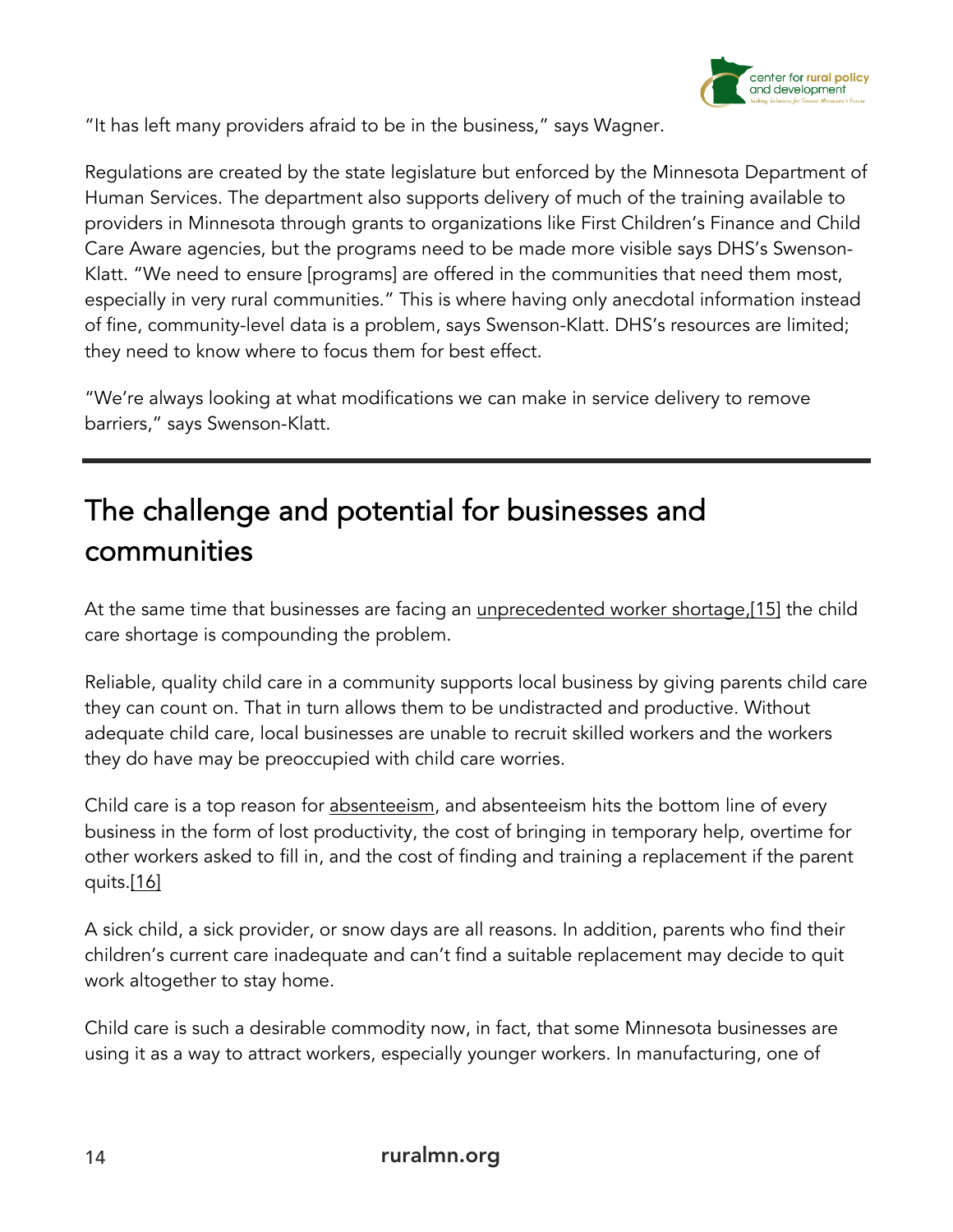

Greater Minnesota's strongest industries, a large percentage of baby boom-generation workers are nearing retirement. Rural manufacturers are having a hard time keeping up with growing demand for their products despite the fact the sector is paying \$10,000 to \$15,000 more than most other industries.[17]

Harmony Enterprises Inc. in Harmony, Minn., spent \$500,000 to convert a factory next to its plant into a 10,000-square-foot child care center for 100 children. The manufacturer of recycling and waste management equipment was struggling to find employees. They saw offering child care as a way to stand out.[18]

According to company president Steve Cremer in a <u>Star Tribune article</u>, child care has been Harmony employees' biggest issue. It causes stress when workers have to "'leave mid-shift and drive 20-plus miles to collect kids when day-care arrangements fall through,' he said."

"'Our day care will be most important for employee retention, but of course it will definitely help us with recruiting, too ... It is just not easy to find people,' Cremer said."

Management at Gardonville Cooperative Telephone Association in Brandon, just up I-94 from Alexandria, came to a similar conclusion. In 2014, the co-op remodeled space in its old headquarters to provide care for children of employees and from the community.

In a local news article, CEO and general manager Dave Wolf challenged all business leaders to take a good look at child care as a benefit for employees. "A lot of our employees are twoincome families and they're young families. Child care is a very dynamic problem that's shifting constantly."[19]

First Children's Finance has been working on ways to help towns come up with innovative community-based solutions, says Hagel Braid. The ideas have been big and small. Communities are using financial incentives; pairing business owners and providers to build sustainability; and eliminating some of the costs of training: in Stevens County, a dairy with good high-speed Internet service set up a room where providers could take online training, solving their problem of poor Internet service at home and having to travel long distances.

The Minnesota Initiative Foundations are also addressing this issue, working with Parent Aware and First Children's Finance to help providers receive Parent Aware ratings by covering training costs and making training available locally.

First Children's Finance has also been coordinating <u>Greater Than MN</u>, community planning projects that address the child care shortage. Providers, parents, educators, businesses,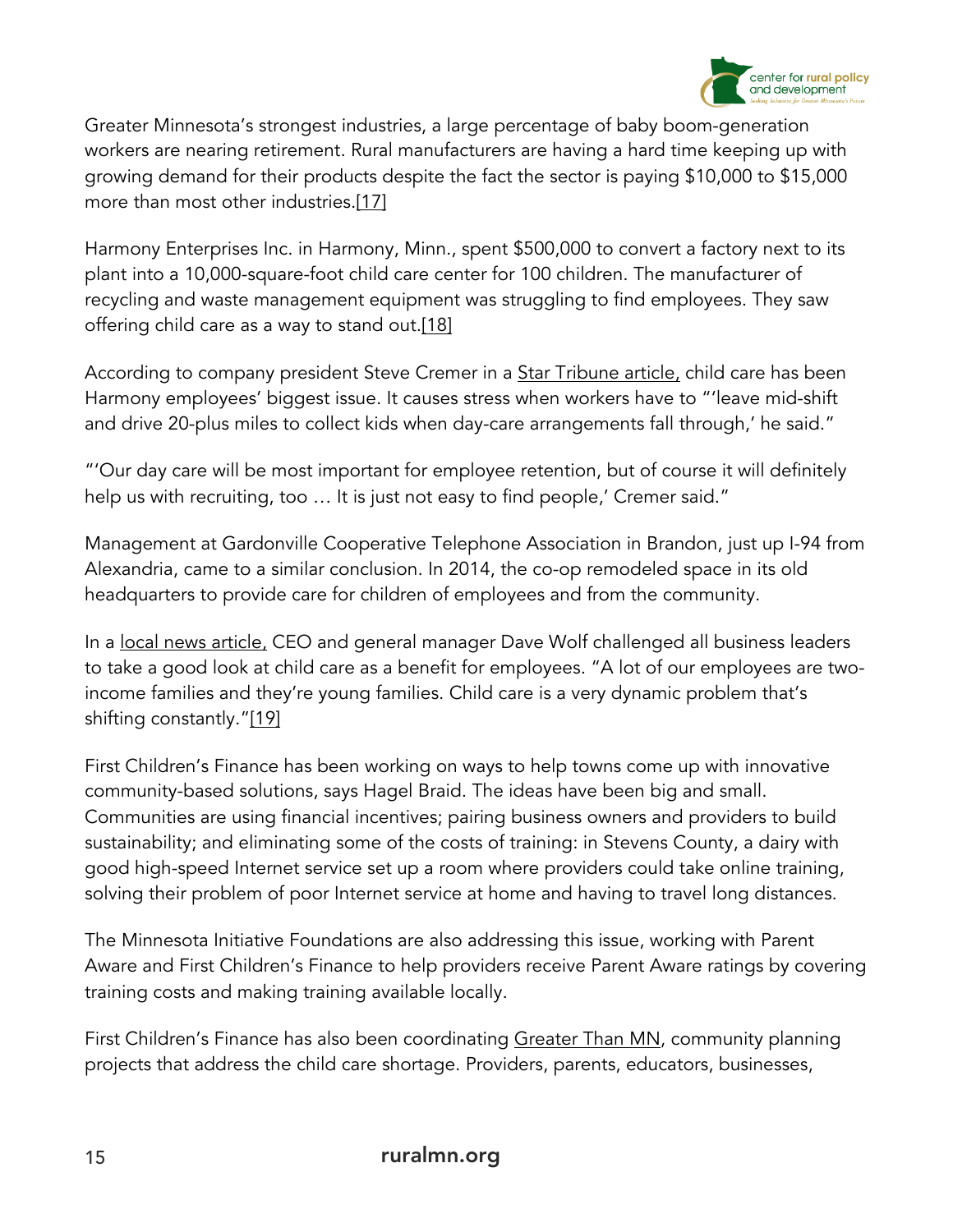

economic developers and local governments in Redwood, Itasca and Clay counties produced community action plans in 2015, and three more counties are currently going through the process, says Hagel Braid. In the plan, stakeholders identified the issues, their effects, and concrete steps for action going forward.[20]

# Predicting the future

The population of zero to four year olds is projected to stay steady, right around 355,000, for the next fifty years, according to the Minnesota State Demographic Center.[21] The growth in the working-age population is expected to be similar, staying flat until around 2035, when it will begin to grow modestly. But even with no increase in child population, the steep downward trend in the number of licensed family child care providers promises no end to the shortage. That trend is simply market forces at work. For those child care providers getting out, the income they made did not offset the expense, time and effort they put into it.

But while the number of providers has dropped by one fourth in the last ten years, almost 10,000 licensed providers are still doing this vital job. Child care providers are transitioning from being considered glorified babysitters to being highly trained, dedicated professionals responsible for our future workforce and citizens. Those providers who are hanging on through these tough times, continuously improving their skills, and excelling at their jobs deserve to be treated as such.

What can be done to help them continue to provide quality child care, to convince others to take up this career, and to show them that they are a valued part of our society and economic system?

"It will not be a top-down or bottom-up solution," says Nancy Jost. "If we don't work on it as communities, we'll have a hard time implementing anything. But without state policy, we won't have lasting solutions. No one layer can figure it out on their own."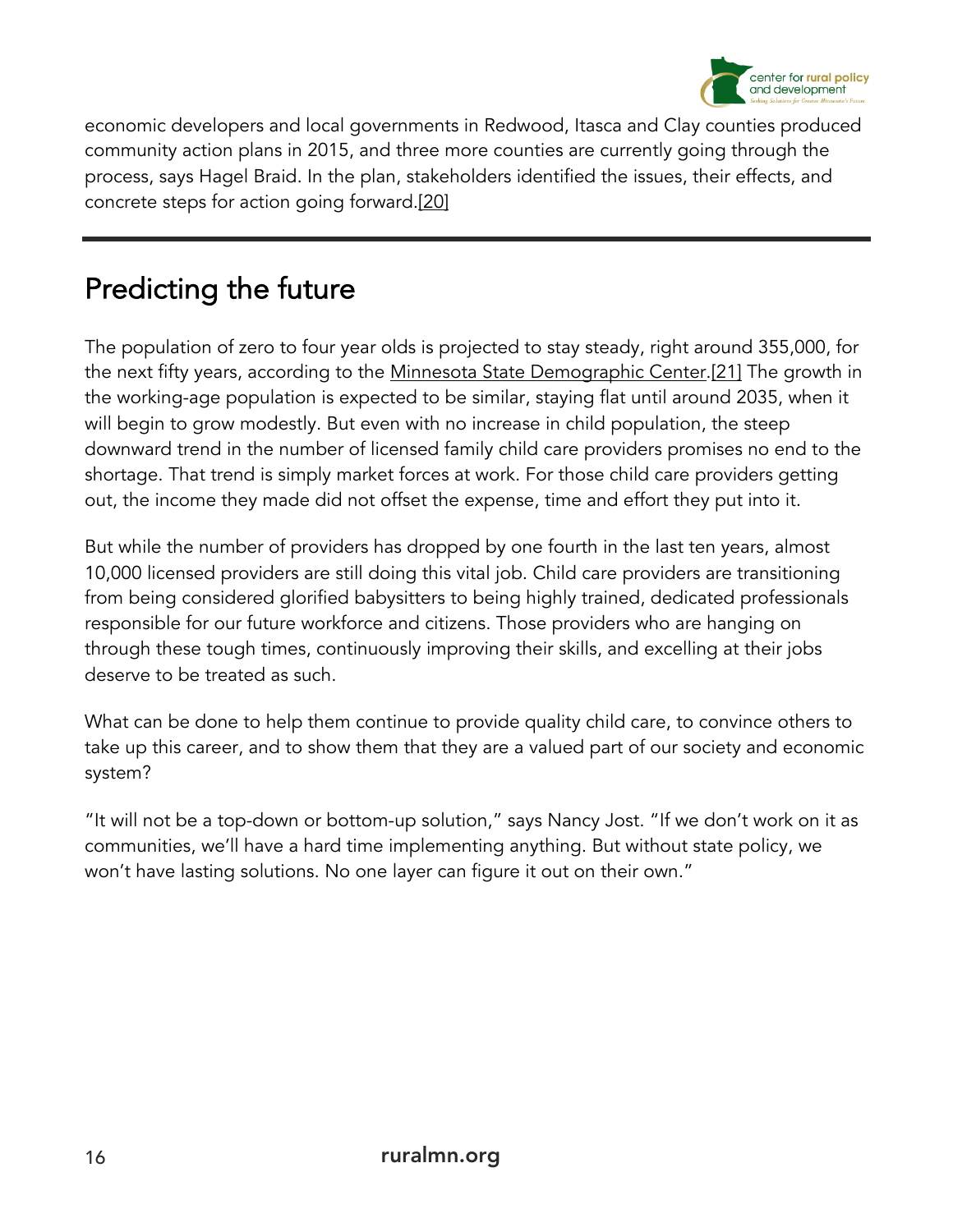

## Recommendations

- Ensure that policies don't depend on growth in child care centers to fix the shortage everywhere. Child care centers are very difficult to open and maintain in rural areas and therefore can't be counted on as the sole solution.
- Ensure that family child care providers are represented on committees and in other policy-making discussions, especially those that set regulations. Encourage state lawmakers to increase CCAP to a level that comes closer to covering providers' costs.
- Support the Minnesota Department of Human Services in their efforts to make it easier to be a child care provider in Greater Minnesota. This includes making training more accessible and more affordable through Child Care Aware, Parent Aware, and other organizations; and their ongoing work to make their website more user friendly.
- Require that training for county licensors ensures they understand child care regulations, how to assist as well as enforce, and the importance of enforcing regulations consistently across the state.
- Track and study child care options for under-served groups: children of immigrants, children with special needs, and children whose parents work nights and nontraditional shifts. More information will help with the search for solutions
- Help with licensing costs or even offer free licensing. Such cost savings can mean the difference for a provider between staying in business or quitting.
- Help spread the word. Local communities have been making a start of finding their own solutions, but only when they recognize there's a problem.

## Endnotes

#### [1] Frameworks Institute.

[2] U.S. Census.

[3] Minnesota Department of Human Services, FCC and CCC licenses and capacities 2006-2015.

[4] Amanda Rohrer, "Low Income Workers in Minnesota," September 2014.